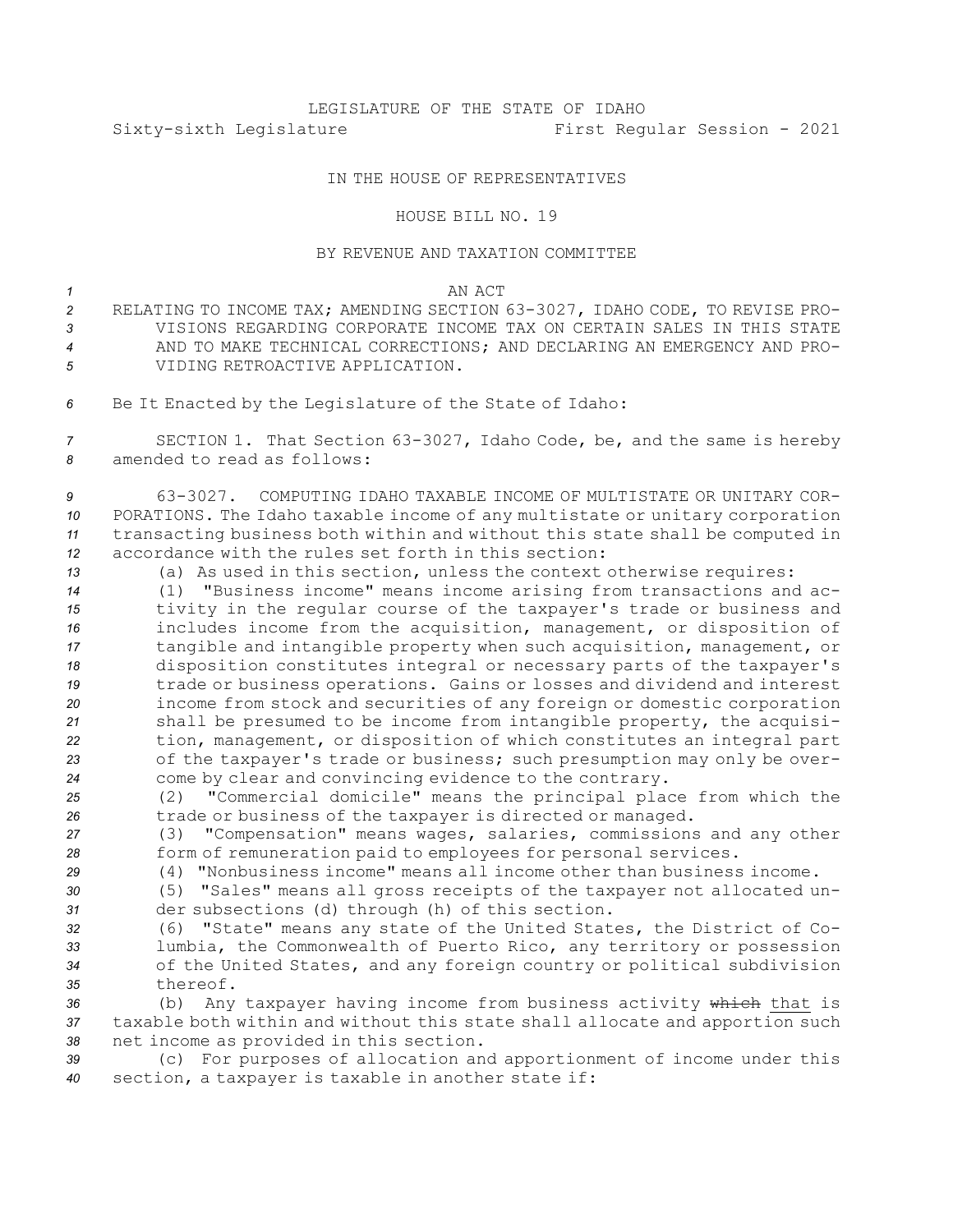*<sup>1</sup>* (1) In that state he is subject to <sup>a</sup> net income tax, <sup>a</sup> franchise tax mea-*<sup>2</sup>* sured by net income, <sup>a</sup> franchise tax for the privilege of doing busi-*<sup>3</sup>* ness, or <sup>a</sup> corporate stock tax; or

*<sup>4</sup>* (2) That state has jurisdiction to subject the taxpayer to <sup>a</sup> net income *<sup>5</sup>* tax regardless of whether, in fact, the state does or does not.

 (d) Rents and royalties from real or tangible personal property, cap- ital gains interest, dividends, or patent or copyright royalties, to the extent that they constitute nonbusiness income, shall be allocated as pro- vided in subsections (e) through (h) of this section. Allocable nonbusiness income shall be limited to the total nonbusiness income received which is in excess of any related expenses which that have been allowed as <sup>a</sup> deduction during the taxable year. In the case of allocable nonbusiness interest or dividends, related expenses include interest on indebtedness incurred or continued to purchase or carry assets on which the interest or dividends are nonbusiness income.

- *<sup>16</sup>* (e) (1) Net rents and royalties from real property located in this state
- *17* are allocable to this state.
- *<sup>18</sup>* (2) Net rents and royalties from tangible personal property are alloca-*19* ble to this state:
- 
- *<sup>20</sup>* (i) If and to the extent that the property is utilized in this 21 state<sub>r</sub>; or
- 

*<sup>22</sup>* (ii) In their entirety if the taxpayer's commercial domicile is in *<sup>23</sup>* this state and the taxpayer is not organized under the laws of or *<sup>24</sup>* taxable in the state in which the property is utilized.

 (3) The extent of utilization of tangible personal property in <sup>a</sup> state is determined by multiplying the rents and royalties by <sup>a</sup> fraction, the numerator of which is the number of days of physical location of the property in the state during the rental or royalty period in the taxable year, and the denominator of which is the number of days of physical lo- cation of the property everywhere during all rental or royalty periods in the taxable year. If the physical location of the property during the rental or royalty period is unknown or unascertainable by the tax- payer, tangible personal property is utilized in the state in which the property was located at the time the rental or royalty payer obtained possession.

*<sup>36</sup>* (f) (1) Capital gains and losses from sales of real property located in *37* this state are allocable to this state.

*<sup>38</sup>* (2) Capital gains and losses from sales of tangible personal property *39* are allocable to this state if:

- *40* (i) The property had a situs in this state at the time of the sale<sub>r</sub>; *41* or
- 

*<sup>42</sup>* (ii) The taxpayer's commercial domicile is in this state and the *<sup>43</sup>* taxpayer is not taxable in the state in which the property had <sup>a</sup>

*44* situs. (3) Capital gains and losses from sales of intangible personal property are allocable to this state if the taxpayer's commercial domicile is in this state, unless such gains and losses constitute business income as defined in this section.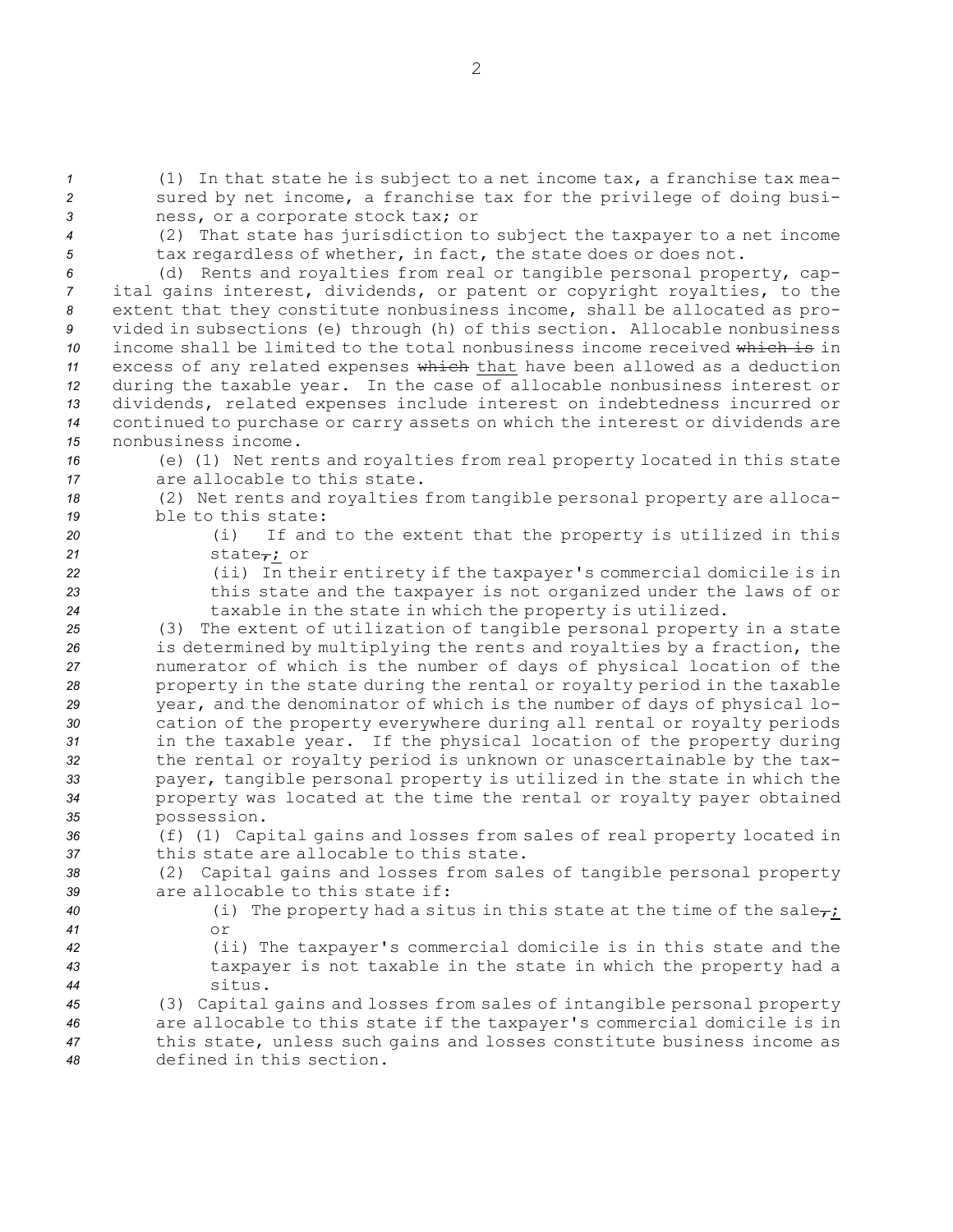*<sup>1</sup>* (g) Interest and dividends are allocable to this state if the tax-*<sup>2</sup>* payer's commercial domicile is in this state, unless such interest or *3* dividends constitute business income as defined in this section.

- 
- 

*<sup>4</sup>* (h) (1) Patent and copyright royalties are allocable to this state:

*<sup>5</sup>* (i) If and to the extent that the patent or copyright is utilized

 $6$  by the payer in this state<sub> $\tau$ </sub>; or

*<sup>7</sup>* (ii) If and to the extent that the patent or copyright is utilized *<sup>8</sup>* by the payer in <sup>a</sup> state in which the taxpayer is not taxable and the *<sup>9</sup>* taxpayer's commercial domicile is in this state.

 (2) <sup>A</sup> patent is utilized in <sup>a</sup> state to the extent that it is employed in production, fabrication, manufacturing, or other processing in the state or to the extent that <sup>a</sup> patent product is produced in the state. If the basis of receipts from patent royalties does not permit alloca- tion to states or if the accounting procedures do not reflect states of utilization, the patent is utilized in the state in which the taxpayer's commercial domicile is located.

 (3) <sup>A</sup> copyright is utilized in <sup>a</sup> state to the extent that printing or other publication originates in the state. If the basis of receipts from copyright royalties does not permit allocation to states or if the accounting procedures do not reflect states of utilization, the copyright is utilized in the state in which the taxpayer's commercial domicile is located.

 (i) (1) Notwithstanding the election allowed in article III.1 of the multistate tax compact enacted as section 63-3701, Idaho Code, all business income shall be apportioned to this state under subsection (j) of this section by multiplying the income by <sup>a</sup> fraction, the numerator of which is the property factor plus the payroll factor plus two (2) times the sales factor, and the denominator of which is four (4), except as provided in paragraph (2) of this subsection.

 (2) If <sup>a</sup> corporation, or <sup>a</sup> parent corporation of <sup>a</sup> combined group fil- ing <sup>a</sup> combined report under this sections 63-3027 and section 63-3701, Idaho Code, is an electrical corporation as defined in section 61-119, Idaho Code, or is <sup>a</sup> telephone corporation as defined in section 62-603, Idaho Code, all business income of the corporation shall be apportioned to this state by multiplying the income by <sup>a</sup> fraction, the numerator of which is the property factor plus the payroll factor plus the sales fac-tor, and the denominator of which is three (3).

*<sup>38</sup>* (j) (1) In the case of <sup>a</sup> corporation or group of corporations combined *<sup>39</sup>* under subsection (t) of this section, Idaho taxable income or loss of *<sup>40</sup>* the corporation or combined group shall be determined as follows:

*<sup>41</sup>* (i) From the income or loss of the corporation or combined group 42 of corporations, subtract any nonbusiness income<sub>r</sub> and add any non-43 business  $loss<sub>r</sub>$  included in the total<sub> $\tau$ </sub>;

 (ii) Multiply the amounts determined under paragraph (1)(i) of this subsection by the Idaho apportionment percentage defined in subsection (i) of this section, taking into account, where appli- cable, the property, payroll, and sales of all corporations, wher- ever incorporated, which that are included in the combined group. The resulting product shall be the amount of business income or loss apportioned to Idaho.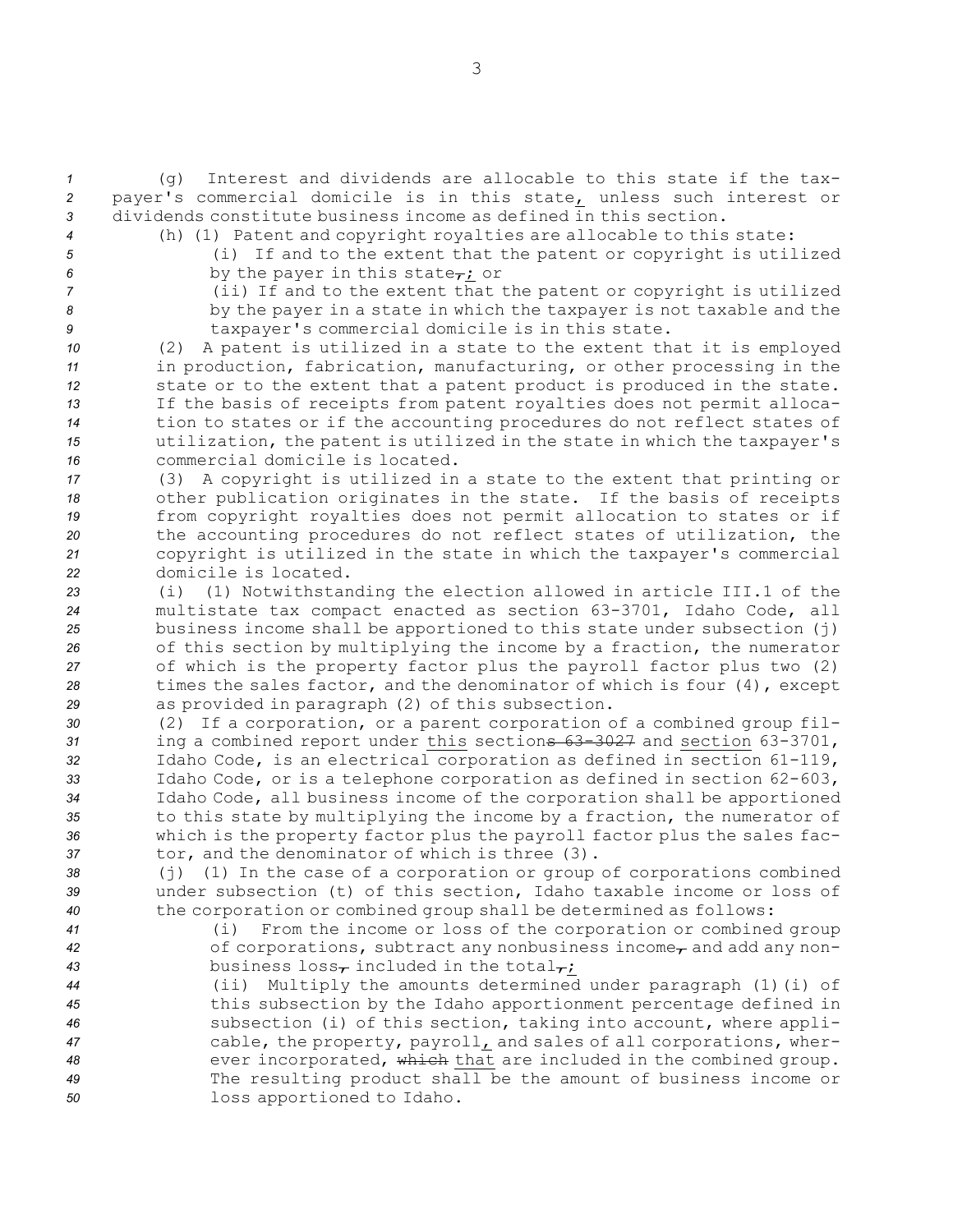(2) To the amount determined as apportioned business income or loss un- der paragraph (1)(ii) of this subsection, add nonbusiness income allo- cable entirely to Idaho under the provisions of this section or subtract nonbusiness loss allocable entirely to Idaho under this section. The resulting sum is the Idaho taxable income or loss of the corporation.

 (3) In the case of <sup>a</sup> corporation not subject to subsection (t) of this section, the income or loss referred to in paragraph (1)(i) of this sub- section shall be the taxable income of the corporation after making ap- propriate adjustments under the provisions of section 63-3022, Idaho *10* Code.

 (k) The property factor is <sup>a</sup> fraction, the numerator of which is the av- erage value of the taxpayer's real and tangible personal property owned or rented and used in this state during the tax period, and the denominator of which is the average value of all the taxpayer's real and tangible personal property owned or rented and used during the tax period.

 (l) Property owned by the taxpayer is valued at its original cost. Property rented by the taxpayer is valued at eight (8) times the net annual rental rate. Net annual rental rate is the annual rental rate paid by the taxpayer less any annual rental rate received by the taxpayer from sub-*20* rentals.

 (m) The average value of property shall be determined by averaging the values at the beginning and ending of the tax period, but the state tax com- mission may require the averaging of monthly values during the tax period if reasonably required to reflect properly the average value of the taxpayer's property.

 (n) The payroll factor is <sup>a</sup> fraction, the numerator of which is the to- tal amount paid in this state during the tax period by the taxpayer for com- pensation, and the denominator of which is the total compensation paid ev-erywhere during the tax period.

- 
- *<sup>30</sup>* (o) Compensation is paid in this state if:

*<sup>31</sup>* (1) The individual's service is performed entirely within the state; or

- *<sup>32</sup>* (2) The individual's service is performed both within and without the *<sup>33</sup>* state, but the service performed without the state is incidental to the *34* individual's service within the state; or
- *<sup>35</sup>* (3) Some of the service is performed in the state and:
- *<sup>36</sup>* (i) The base of operations or, if there is no base of operations, *<sup>37</sup>* the place from which the service is directed or controlled is in 38 the state<sub> $\tau$ </sub>; or
- *<sup>39</sup>* (ii) The base of operations or the place from which the service is *<sup>40</sup>* directed or controlled is not in any state in which some part of the *<sup>41</sup>* service is performed, but the individual's residence is in this *42* state.

 (p) The sales factor is <sup>a</sup> fraction, the numerator of which is the total sales of the taxpayer in this state during the tax period, and the denomina- tor of which is the total sales of the taxpayer everywhere during the tax pe-*46* riod.

*<sup>47</sup>* (q) Sales of tangible personal property are in this state if:

*<sup>48</sup>* (1) The property is delivered or shipped to <sup>a</sup> purchaser, other than the *<sup>49</sup>* United States government, within this state regardless of the f.o.b. *<sup>50</sup>* point or other conditions of the sale; or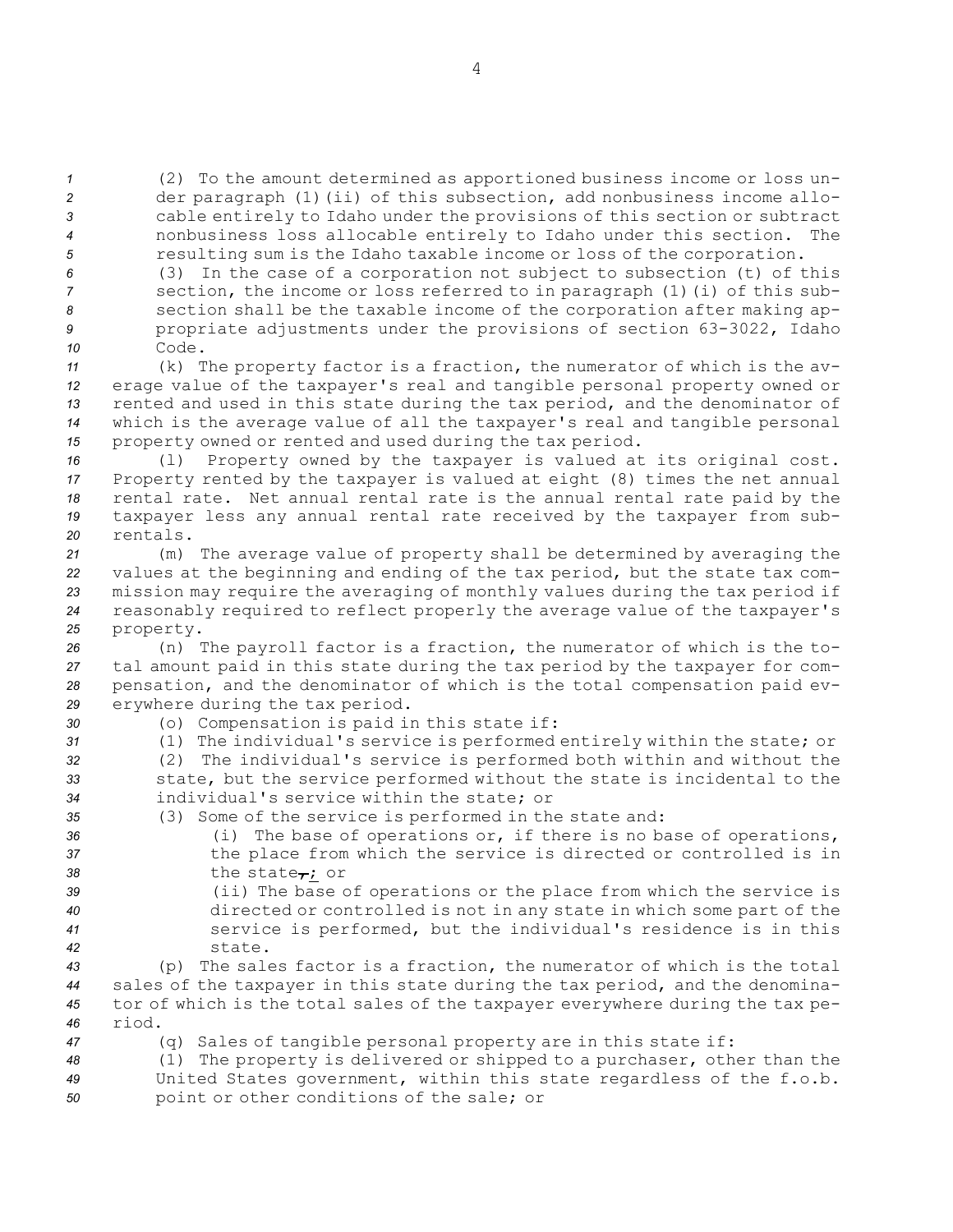| $\overline{1}$ | (2) The property is shipped from an office, store, warehouse, factory,              |
|----------------|-------------------------------------------------------------------------------------|
| 2              | or other place of storage in this state and:                                        |
| 3              | (i) The purchaser is the United States government <sub><math>\tau</math></sub> ; or |
| 4              | (ii) The taxpayer is not taxable in the state of the purchaser.                     |
| 5              | $(r)$ (1) Sales, other than sales of tangible property described in sub-            |
| 6              | section (q) of this section, are in this state, if the taxpayer's market            |
| 7              | for the sales is in this state. The taxpayer's market for sales is in               |
| 8              | this state:                                                                         |
| 9              | (1) The income-producing activity is performed in this state; or                    |
| 10             | (2) The income-producing activity is performed both in and outside this             |
| 11             | state and a greater proportion of the income-producing activity is per-             |
| 12             | formed in this state than in any other state, based on costs of perfor-             |
| 13             | mance.                                                                              |
| 14             | (i)<br>In the case of sale, rental, lease, or license of real prop-                 |
| 15             | erty, if and to the extent the property is located in this state;                   |
| 16             | In the case of rental, lease, or license of tangible per-<br>(i)                    |
| 17             | sonal property, if and to the extent the property is located in                     |
| 18             | this state;                                                                         |
| 19             | (iii) In the case of sale of a service, if and to the extent the ser-               |
| 20             | vice is delivered to a location in this state; or                                   |
| 21             | (iv) In the case of intangible property:                                            |
| 22             | That is rented, leased, or licensed, if and to the ex-<br>(A)                       |
| 23             | tent the property is used in this state, provided that intan-                       |
| 24             | gible property utilized in marketing a good or service to a                         |
| 25             | consumer is used in this state if that good or service is pur-                      |
| 26             | chased by a consumer who is in this state; and                                      |
| 27             | That is sold, if and to the extent the property is used<br>(B)                      |
| 28             | in this state, provided that:                                                       |
| 29             | 1. A contract right, government license, or similar                                 |
| 30             | intangible property that authorizes the holder to con-                              |
| 31             | duct a business activity in a specific geographic area                              |
| 32             | is used in this state if the geographic area includes                               |
| 33             | all or part of this state;                                                          |
| 34             | 2. Receipts from intangible property sales that are                                 |
| 35             | contingent on the productivity, use, or disposition of                              |
| 36             | the intangible property shall be treated as receipts                                |
| 37             | from the rental, lease, or licensing of the intangi-                                |
| 38             | ble property under subparagraph (iv) (A) of this sub-                               |
| 39             | section; and                                                                        |
| 40             | 3. All other receipts from a sale of intangible prop-                               |
| 41             | erty shall be excluded from the numerator and denomina-                             |
| 42             | tor of the receipts factor.                                                         |
| 43             | If the state or states of assignment under paragraph (1) of this<br>(2)             |
| 44             | subsection cannot be determined, the state or states shall be reason-               |
| 45             | ably approximated.                                                                  |
| 46             | (3) If the taxpayer is not taxable in a state to which a receipt is as-             |
| 47             | signed under paragraph (1) or (2) of this subsection, or if the state of            |
| 48             | assignment cannot be determined under paragraph (1) of this subsection              |
| 49             | or reasonably approximated under paragraph (2) of this subsection, the              |
| 50             | receipt shall be excluded from the denominator of the receipts factor.              |

5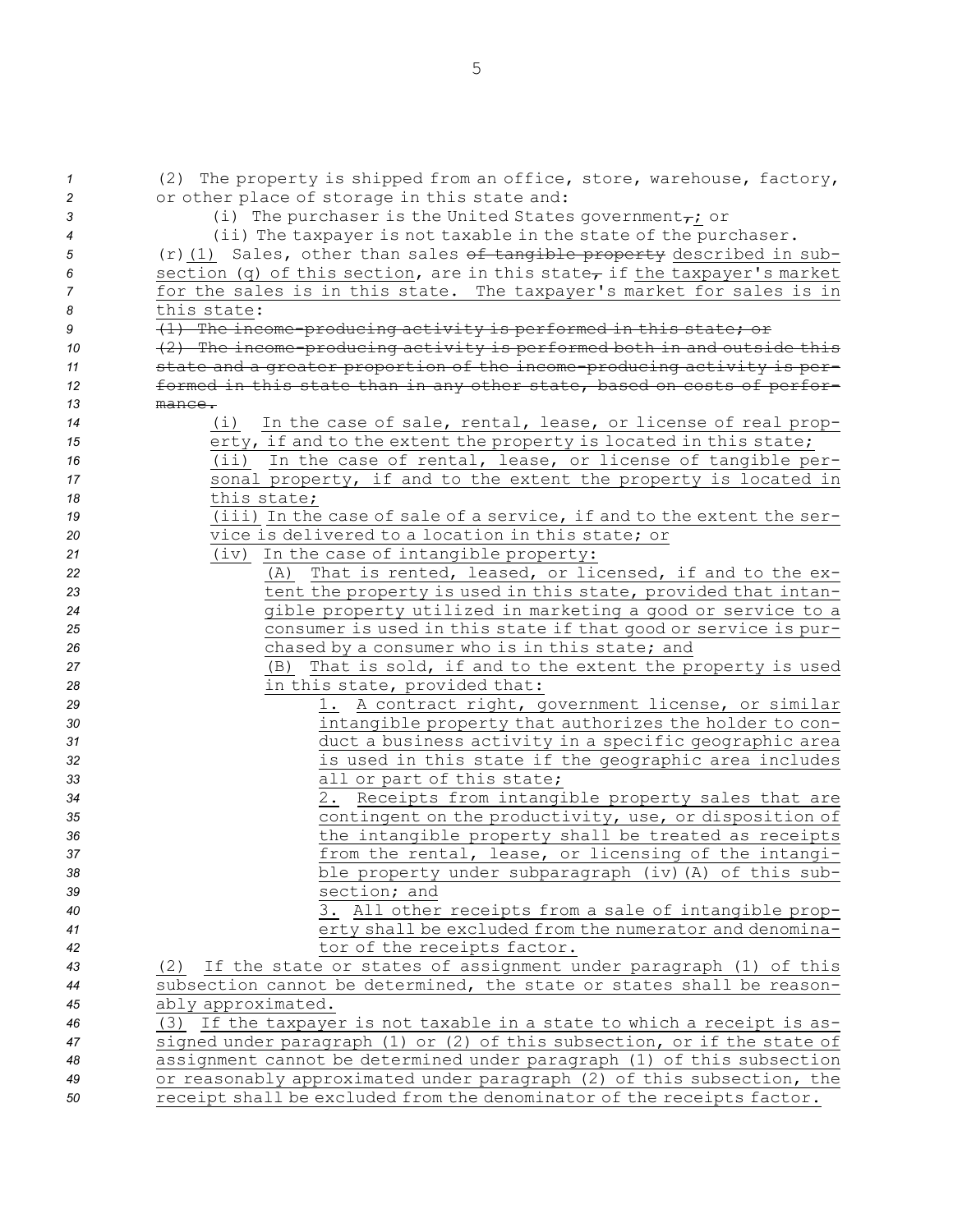(s) If the allocation and apportionment provisions of this section do not fairly represent the extent of the taxpayer's business activity in this state, the taxpayer may petition for or the state tax commission may require, in respect to all or any part of the taxpayer's business activity, if reason-*5* able:

*<sup>6</sup>* (1) Separate accounting, provided that only that portion of general ex-*<sup>7</sup>* penses clearly identifiable with Idaho business operations shall be al-*8* lowed as <sup>a</sup> deduction;

- 
- 

*<sup>9</sup>* (2) The exclusion of any one (1) or more of the factors; *10* (3) The inclusion of one (1) or more additional factors which that will

*<sup>11</sup>* fairly represent the taxpayer's business activity in this state; or

*<sup>12</sup>* (4) The employment of any other method to effectuate an equitable allo-*<sup>13</sup>* cation and apportionment of the taxpayer's income.

 (t) For purposes of this section and sections 63-3027B through 63-3027E, Idaho Code, the income of two (2) or more corporations, wherever incorporated, the voting stock of which is more than fifty percent (50%) owned directly or indirectly by <sup>a</sup> common owner or owners, when necessary to accurately reflect income, shall be allocated or apportioned as if the group of corporations were <sup>a</sup> single corporation, in which event:

 (1) The Idaho taxable income of any corporation subject to taxation in this state shall be determined by use of <sup>a</sup> combined report which that in- cludes the income, determined under paragraph (2) of this subsection, of all corporations which that are members of <sup>a</sup> unitary business, al- located and apportioned using apportionment factors for all corpora- tions included in the combined report and methods set out in this sec- tion. The use of <sup>a</sup> combined report does not disregard the separate cor- porate identities of the members of the unitary group. Each corpora- tion which is transacting business in this state is responsible for its apportioned share of the combined business income plus its nonbusiness income or loss allocated to Idaho, minus its net operating loss carry-over or carryback.

*<sup>32</sup>* (2) The income of <sup>a</sup> corporation to be included in <sup>a</sup> combined report *33* shall be determined as follows:

 (i) For <sup>a</sup> corporation incorporated in the United States or in- cluded in <sup>a</sup> consolidated federal corporation income tax return, the income to be included in the combined report shall be the tax- able income for the corporation after making appropriate adjust-ments under the provisions of section 63-3022, Idaho Code;

39 (ii) For a corporation incorporated outside the United States<sub>7</sub> but not included in subsection (t) paragraph (2)(i) of this subsection, the income to be included in the combined report shall be the net income before income taxes of such corporation stated on the profit and loss statements of such corporation which that are included within the consolidated profit and loss statement prepared for the group of related corporations of which the corpo- ration is <sup>a</sup> member, which statement is prepared for filing with the United States securities and exchange commission. If the group of related companies is not required to file such profit and loss statement with the United States securities and exchange com-mission, the profit and loss statement prepared for reporting to